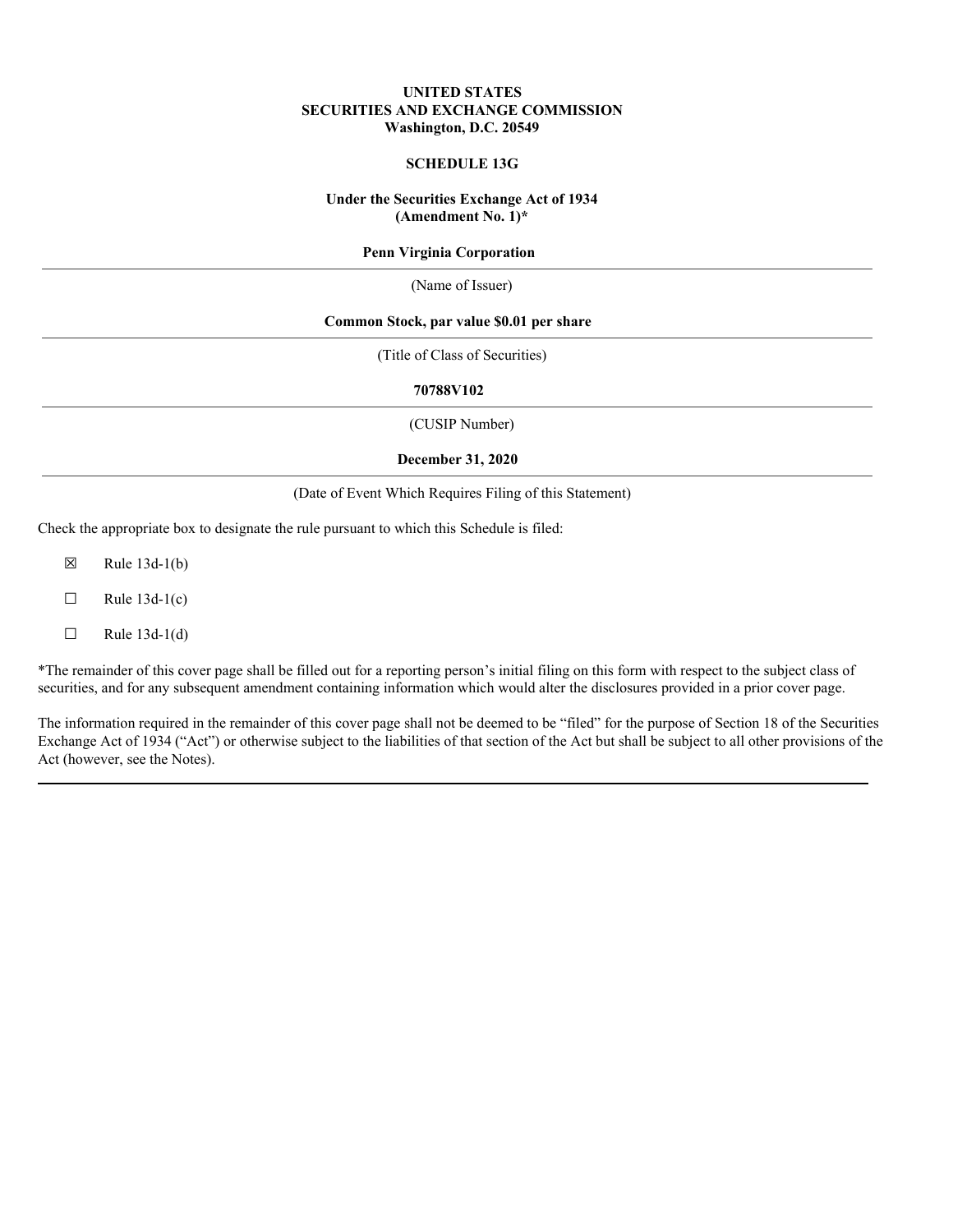| l1                                                                          |                     | <b>NAMES OF REPORTING PERSONS</b>                                    |     |             |
|-----------------------------------------------------------------------------|---------------------|----------------------------------------------------------------------|-----|-------------|
|                                                                             |                     | Silver Point Capital, L.P.                                           |     |             |
| 12                                                                          |                     | CHECK THE APPROPRIATE BOX IF A MEMBER OF A GROUP*                    | (a) | $\perp$     |
| 3                                                                           | <b>SEC USE ONLY</b> |                                                                      | (b) | $\boxtimes$ |
| 4                                                                           |                     | CITIZENSHIP OR PLACE OF ORGANIZATION                                 |     |             |
|                                                                             | Delaware            |                                                                      |     |             |
|                                                                             | 5                   | <b>SOLE VOTING POWER</b>                                             |     |             |
|                                                                             |                     | $-0-$                                                                |     |             |
| NUMBER OF SHARES <b>6</b>                                                   |                     | <b>SHARED VOTING POWER</b>                                           |     |             |
| <b>BENEFICIALLY</b><br><b>OWNED BY EACH</b>                                 |                     | $-0-$                                                                |     |             |
| <b>REPORTING PERSON</b>                                                     |                     | <b>SOLE DISPOSITIVE POWER</b>                                        |     |             |
| <b>WITH</b>                                                                 |                     | $-0-$                                                                |     |             |
|                                                                             | 18                  | <b>SHARED DISPOSITIVE POWER</b>                                      |     |             |
|                                                                             |                     | $-0-$                                                                |     |             |
| AGGREGATE AMOUNT BENEFICIALLY OWNED BY EACH REPORTING PERSON<br>$ 9\rangle$ |                     |                                                                      |     |             |
|                                                                             | $-0-$               |                                                                      |     |             |
| 10                                                                          |                     | CHECK BOX IF THE AGGREGATE AMOUNT IN ROW (9) EXCLUDES CERTAIN SHARES |     | $\Box$      |
| 11                                                                          |                     | PERCENT OF CLASS REPRESENTED BY AMOUNT IN ROW (9)                    |     |             |
|                                                                             | $0\%$               |                                                                      |     |             |
| 12                                                                          |                     | TYPE OF REPORTING PERSON*                                            |     |             |
|                                                                             | IA, PN              |                                                                      |     |             |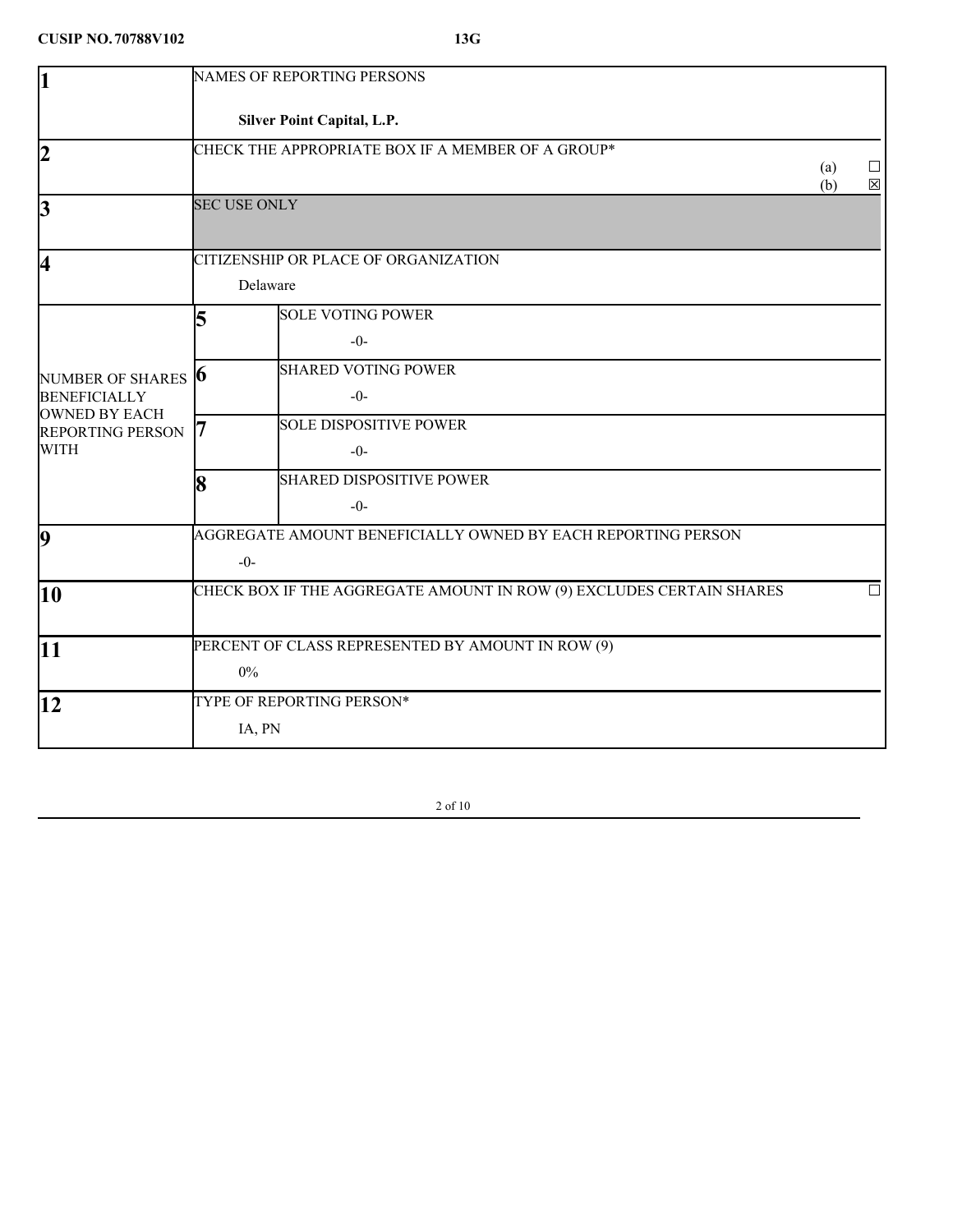| 1                                                                        | <b>NAMES OF REPORTING PERSONS</b>                                     |                           |
|--------------------------------------------------------------------------|-----------------------------------------------------------------------|---------------------------|
|                                                                          | Edward A. Mulé                                                        |                           |
| $\overline{2}$                                                           | CHECK THE APPROPRIATE BOX IF A MEMBER OF A GROUP*                     | (a)<br>$\boxtimes$<br>(b) |
| 3                                                                        | <b>SEC USE ONLY</b>                                                   |                           |
| 4                                                                        | CITIZENSHIP OR PLACE OF ORGANIZATION                                  |                           |
|                                                                          | <b>United States</b>                                                  |                           |
|                                                                          | <b>SOLE VOTING POWER</b><br>5<br>$-0-$                                |                           |
| NUMBER OF SHARES <b>6</b><br><b>BENEFICIALLY</b><br><b>OWNED BY EACH</b> | <b>SHARED VOTING POWER</b><br>$-0-$                                   |                           |
| <b>REPORTING PERSON</b><br><b>WITH</b>                                   | <b>SOLE DISPOSITIVE POWER</b><br>$-0-$                                |                           |
|                                                                          | <b>SHARED DISPOSITIVE POWER</b><br>8<br>$-0-$                         |                           |
| <b>b</b>                                                                 | AGGREGATE AMOUNT BENEFICIALLY OWNED BY EACH REPORTING PERSON<br>$-0-$ |                           |
| 10                                                                       | CHECK BOX IF THE AGGREGATE AMOUNT IN ROW (9) EXCLUDES CERTAIN SHARES  |                           |
| 11                                                                       | PERCENT OF CLASS REPRESENTED BY AMOUNT IN ROW (9)<br>$0\%$            |                           |
| 12                                                                       | TYPE OF REPORTING PERSON*<br>IN                                       |                           |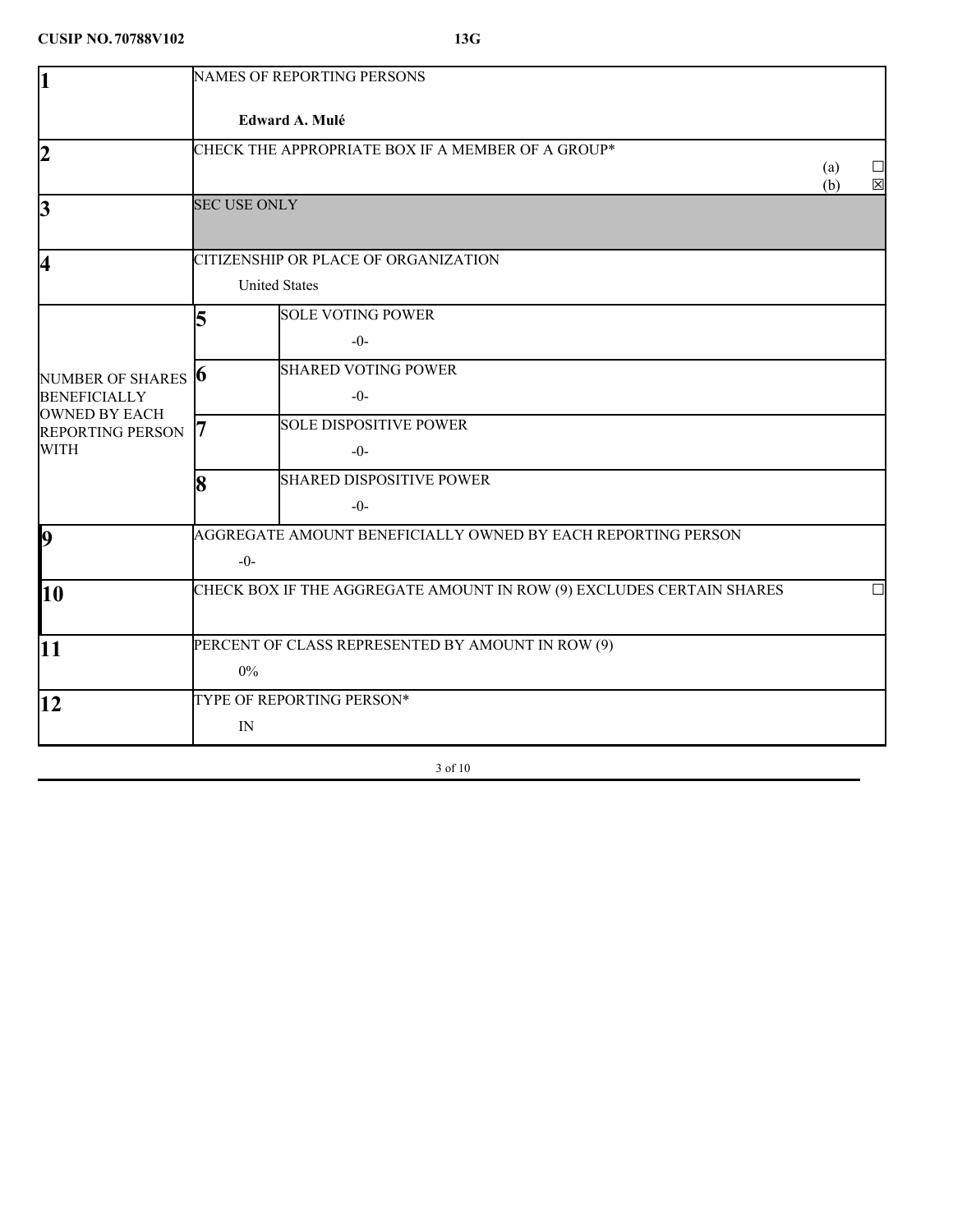| 1                                                                                                                  | <b>NAMES OF REPORTING PERSONS</b>                                     |                           |
|--------------------------------------------------------------------------------------------------------------------|-----------------------------------------------------------------------|---------------------------|
|                                                                                                                    | Robert J. O'Shea                                                      |                           |
| $\overline{2}$                                                                                                     | CHECK THE APPROPRIATE BOX IF A MEMBER OF A GROUP*                     | (a)<br>$\boxtimes$<br>(b) |
| 3                                                                                                                  | <b>SEC USE ONLY</b>                                                   |                           |
| 4                                                                                                                  | CITIZENSHIP OR PLACE OF ORGANIZATION                                  |                           |
|                                                                                                                    | <b>United States</b>                                                  |                           |
|                                                                                                                    | <b>SOLE VOTING POWER</b><br>5<br>$-0-$                                |                           |
| NUMBER OF SHARES <b>6</b><br><b>BENEFICIALLY</b><br><b>OWNED BY EACH</b><br><b>REPORTING PERSON</b><br><b>WITH</b> | <b>SHARED VOTING POWER</b><br>$-0-$                                   |                           |
|                                                                                                                    | <b>SOLE DISPOSITIVE POWER</b><br>$-0-$                                |                           |
|                                                                                                                    | <b>SHARED DISPOSITIVE POWER</b><br>8<br>$-0-$                         |                           |
| $\vert$ 9                                                                                                          | AGGREGATE AMOUNT BENEFICIALLY OWNED BY EACH REPORTING PERSON<br>$-0-$ |                           |
| 10                                                                                                                 | CHECK BOX IF THE AGGREGATE AMOUNT IN ROW (9) EXCLUDES CERTAIN SHARES  |                           |
| 11                                                                                                                 | PERCENT OF CLASS REPRESENTED BY AMOUNT IN ROW (9)<br>$0\%$            |                           |
| 12                                                                                                                 | TYPE OF REPORTING PERSON*<br>IN                                       |                           |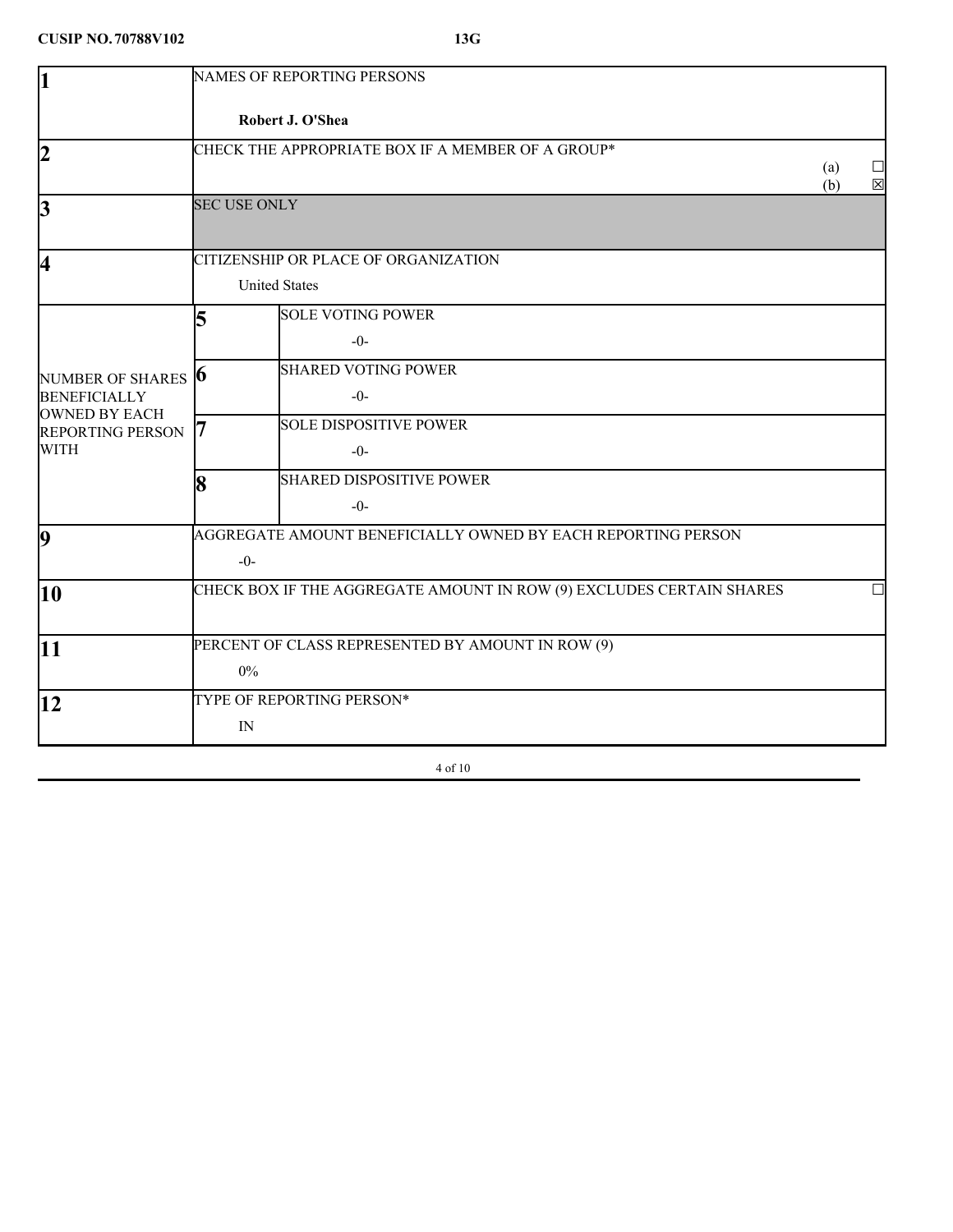#### **Item 1 (a) Name of Issuer:**

The name of the issuer is Penn Virginia Corporation (the "Company").

### **(b) Address of Issuer's Principal Executive Offices:**

The Company's principal executive office is located at 16285 Park Ten Place, Suite 500, Houston, Texas 77084.

### **Item 2(a) Name of Person Filing:**

This Amendment No. 1 to Schedule 13G ("Amendment No. 1") is being jointly filed by Silver Point Capital, L.P., a Delaware limited partnership ("Silver Point"), Mr. Edward A. Mulé and Mr. Robert J. O'Shea with respect to the ownership of the common stock of the Company by Silver Point Capital Fund, L.P. (the "Onshore Fund") and Silver Point Capital Offshore Master Fund, L.P. (the "Offshore Fund").[2](#page-4-0) Silver Point, Mr. Mulé and Mr. O'Shea are collectively referred to herein as the "Reporting Persons."

The Reporting Persons have entered into a Joint Filing Agreement, dated February 16, 2021, a copy of which is filed with this Amendment No. 1 as Exhibit A, pursuant to which the Reporting Persons have agreed to file this statement jointly in accordance with the provisions of Rule 13d-1(k)(1) under the Act.

### **(b) Address of Principal Business Office or, if none, Residence:**

The address of the principal business office of each of the Reporting Persons is Two Greenwich Plaza, Greenwich, CT 06830.

## **(c) Citizenship:**

Silver Point Capital, L.P. is organized as a limited partnership under the laws of the State of Delaware. Both Mr. Mulé and Mr. O'Shea are U.S. citizens.

### **(d) Title of Class of Securities:**

Common Stock, par value \$0.01 per share

### **(e) CUSIP No.:**

70788V102

## Item 3 If this statement is filed pursuant to Rules 13d-1(b), or 13d-2(b), check whether the person filing is a:

- (a)  $\Box$  Broker or dealer registered under Section 15 of the Exchange Act (15 U.S.C. 78c).
- (b)  $\Box$  Bank as defined in Section 3(a)(6) of the Exchange Act (15 U.S.C. 78c).
- (c)  $\Box$  Insurance company as defined in Section 3(a)(19) of the Exchange Act (15 U.S.C. 78c).
- (d) ☐ Investment company registered under Section 8 of the Investment Company Act of 1940 (15 U.S.C. 80a-8).
- (e)  $\boxtimes$  An investment adviser in accordance with § 240.13d-1(b)(1)(ii)(E);
- (f)  $\Box$  An employee benefit plan or endowment fund in accordance with § 240.13d-1(b)(1)(ii)(F);
- $(g) \boxtimes A$  parent holding company or control person in accordance with Rule 13d-1(b)(1)(ii)(G);
- (h)  $\Box$  A savings association as defined in Section 3(b) of the Federal Deposit Insurance Act (12 U.S.C.1813);

(i)  $\Box$  A church plan that is excluded from the definition of an investment company under Section 3(c)(14) of the Investment Company Act of 1940 (15 U.S.C. 80a-3);

(j)  $\Box$  Group, in accordance with s.240.13d-1(b)(1)(ii)(J).

<span id="page-4-0"></span><sup>2</sup> Silver Point is the investment manager of the Onshore Fund and the Offshore Fund, and by virtue of such status may be deemed to be the beneficial owner of the securities held by the Onshore Fund and the Offshore Fund. Silver Point Capital Management, LLC ("Management") is the general partner of Silver Point and as a result may be deemed to be the beneficial owner of the securities held by the Onshore Fund and the Offshore Fund. Each of Mr. Edward A. Mulé and Mr. Robert J. O'Shea is a member of Management and has voting and investment power with respect to the securities held by the Onshore Fund and the Offshore Fund and may be deemed to be a beneficial owner of the securities held by the Onshore Fund and the Offshore Fund.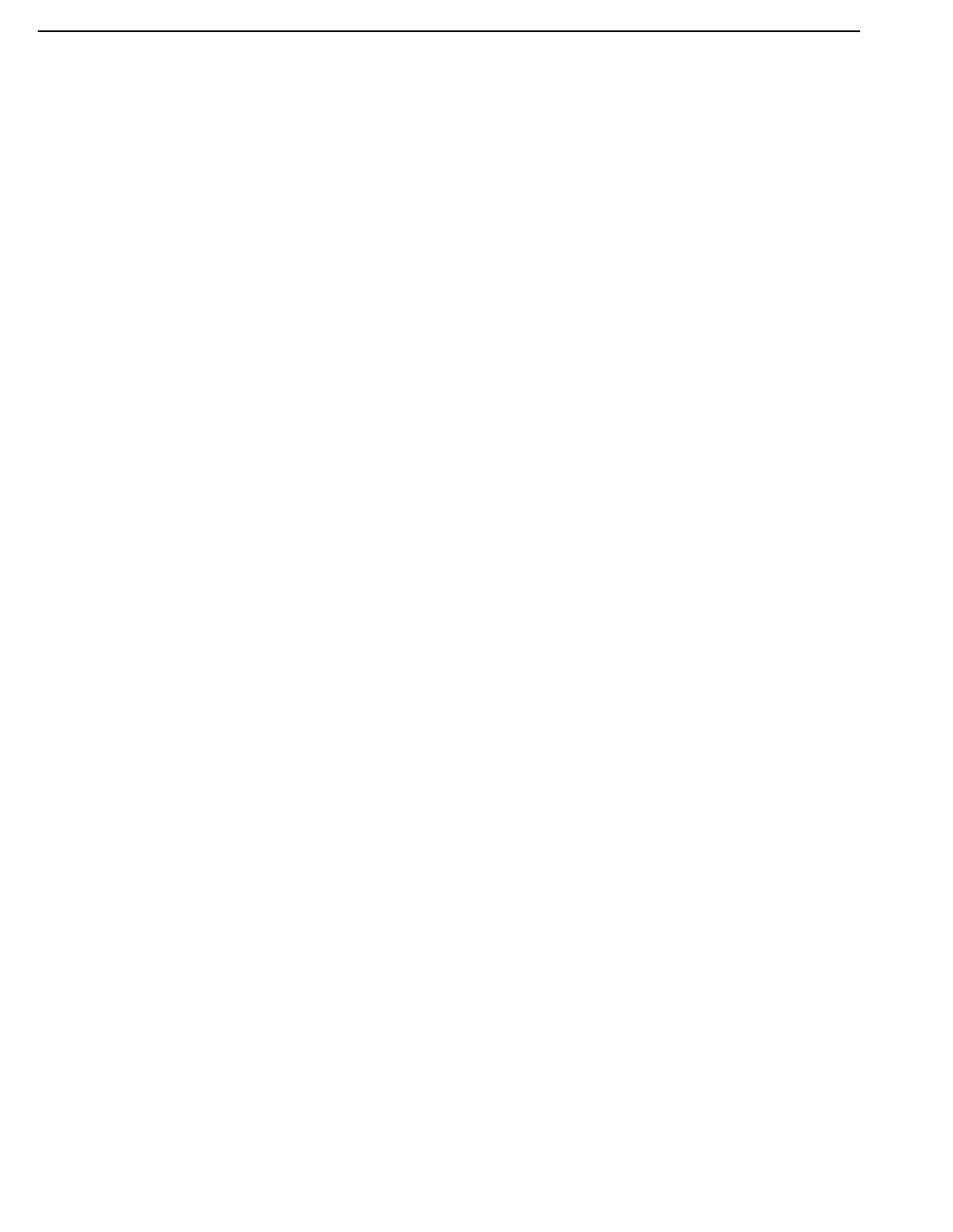## **Item 4 Ownership:**

- A. Silver Point Capital, L.P.
	- (a) Amount beneficially owned: -0-
	- (b) Percent of class: 0%
	- (c) Number of shares as to which such person has:
		- (i) Sole power to vote or direct the vote: -0-
		- (ii) Shared power to vote or direct the vote: -0-
		- (iii) Sole power to dispose or direct the disposition: -0-
		- (iv) Shared power to dispose or direct the disposition: -0-

## B. Edward A. Mulé

- (a) Amount beneficially owned: -0-
- (b) Percent of class: 0%
- (c) Number of shares as to which such person has:
	- (i) Sole power to vote or direct the vote: -0-
	- (ii) Shared power to vote or direct the vote: -0-
	- (iii) Sole power to dispose or direct the disposition: -0-
	- (iv) Shared power to dispose or direct the disposition: -0-

# C. Robert J. O'Shea

- (a) Amount beneficially owned: -0-
- (b) Percent of class: 0%
- (c) Number of shares as to which such person has:
	- (i) Sole power to vote or direct the vote: -0-
	- (ii) Shared power to vote or direct the vote: -0-
	- (iii) Sole power to dispose or direct the disposition: -0-
	- (iv) Shared power to dispose or direct the disposition: -0-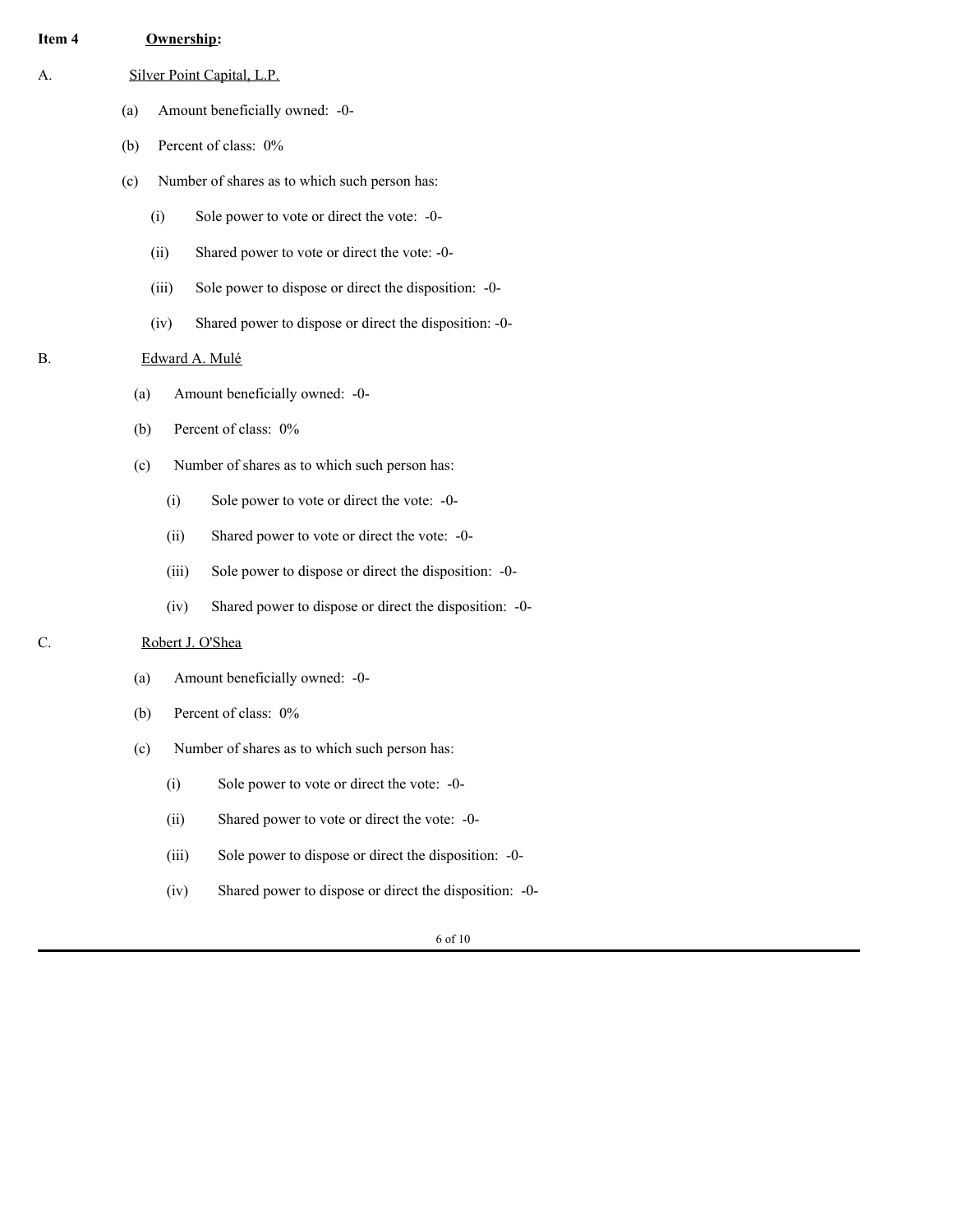# **Item 5 Ownership of Five Percent or Less of a Class:**

If this statement is being filed to report the fact that as of the date hereof each of the Reporting Persons has ceased to be the beneficial owner of more than five percent of the class of securities, check the following [X].

### **Item 6 Ownership of More Than Five Percent on Behalf of Another Person:**

See response to Item 4.

## Item 7 Identification and Classification of the Subsidiary Which Acquired the Security Being Reported on by the Parent **Holding Company or Control Person:**

Not applicable.

### **Item 8 Identification and Classification of Members of the Group:**

Not applicable.

## **Item 9 Notice of Dissolution of Group:**

Not applicable.

# **Item 10 Certification:**

By signing below I certify that, to the best of my knowledge and belief, the securities referred to above were acquired and are held in the ordinary course of business and were not acquired and are not held for the purpose of or with the effect of changing or influencing the control of the issuer of the securities and were not acquired and are not held in connection with or as a participant in any transaction having that purpose or effect, other than activities solely in connection with a nomination under §240.14a-11.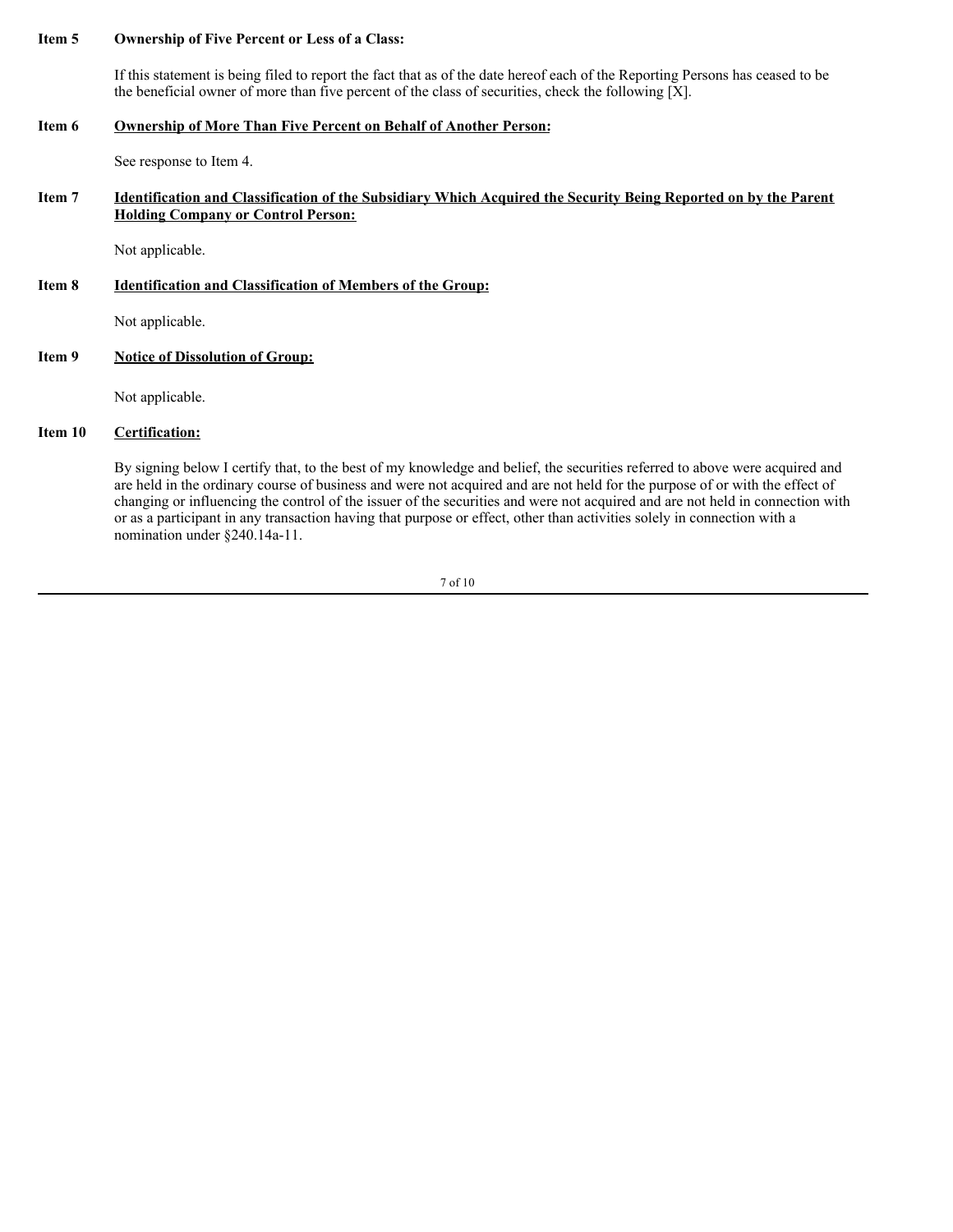## **SIGNATURE**

After reasonable inquiry and to the best of my knowledge and belief, I certify that the information set forth in this Amendment No. 1 to Schedule 13G is true, complete and correct.

Date: February 16, 2021

# **Silver Point Capital, L.P.**

| By:   | /s/ Steven Weiser    |
|-------|----------------------|
| Name: | Steven Weiser        |
| Its:  | Authorized Signatory |

# **Edward A. Mulé**

| /s/ Steven Weiser |
|-------------------|
| Steven Weiser     |
| Attorney-in-fact  |
|                   |

# **Robert J. O'Shea**

| /s/ Steven Weiser |
|-------------------|
| Steven Weiser     |
| Attorney-in-fact  |
|                   |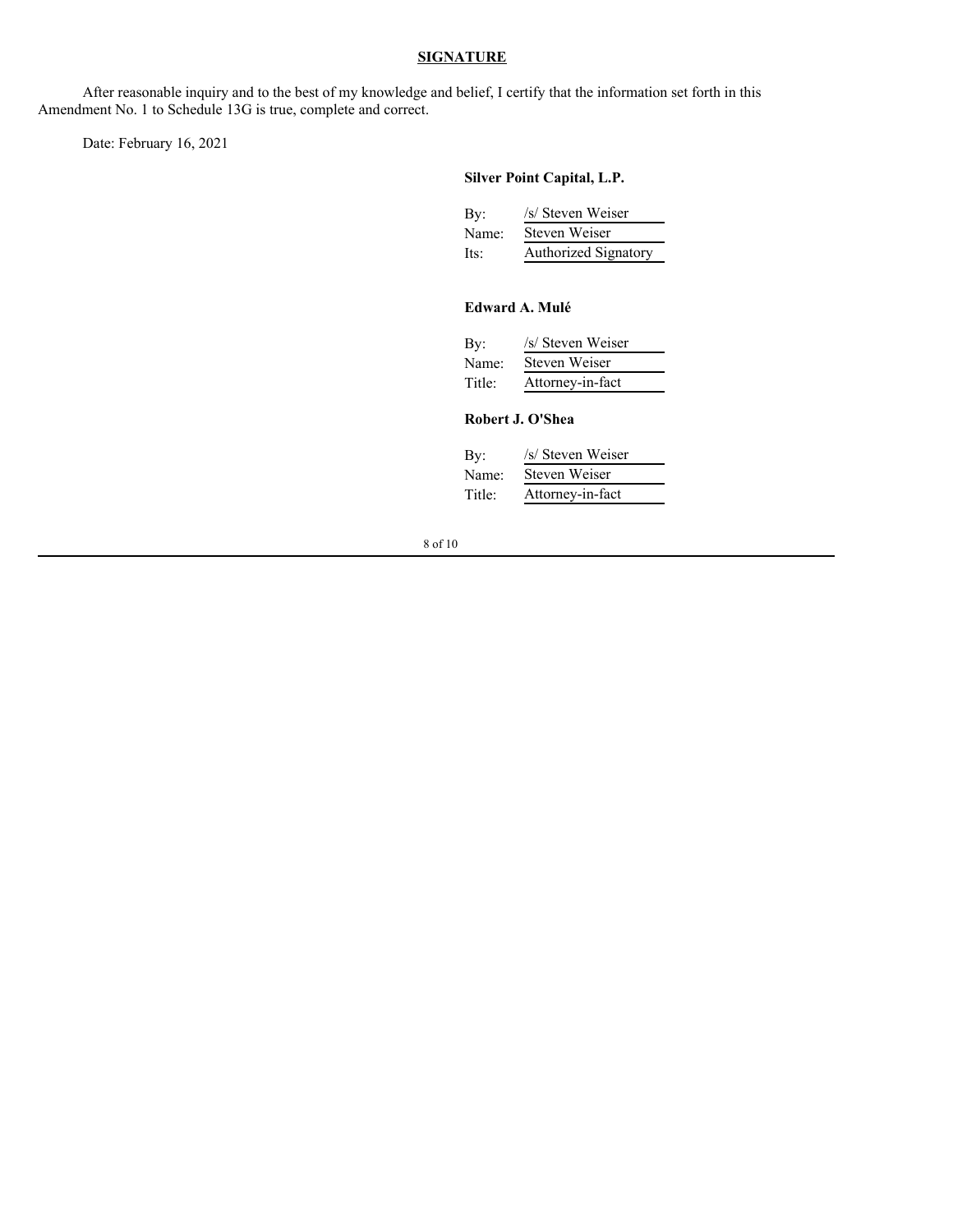# **EXHIBIT INDEX**

| Exhibit   | <b>Description of Exhibit</b>                                                                                                                                                                                                                                              |  |  |
|-----------|----------------------------------------------------------------------------------------------------------------------------------------------------------------------------------------------------------------------------------------------------------------------------|--|--|
| Exhibit A | Joint Filing Agreement dated February 16, 2021.                                                                                                                                                                                                                            |  |  |
| Exhibit B | Power of Attorney of Edward A. Mulé (incorporated here by reference to Exhibit B to Schedule 13G filed by<br>Silver Point Capital, L.P., Edward A. Mulé and Robert O'Shea with the Securities and Exchange Commission on<br>February 16, 2016 relating to TopBuild Corp.). |  |  |
| Exhibit C | Power of Attorney of Robert O'Shea (incorporated here by reference to Exhibit C to Schedule 13G filed by Silver<br>Point Capital, L.P., Edward A. Mulé and Robert O'Shea with the Securities and Exchange Commission on<br>February 16, 2016 relating to TopBuild Corp.).  |  |  |